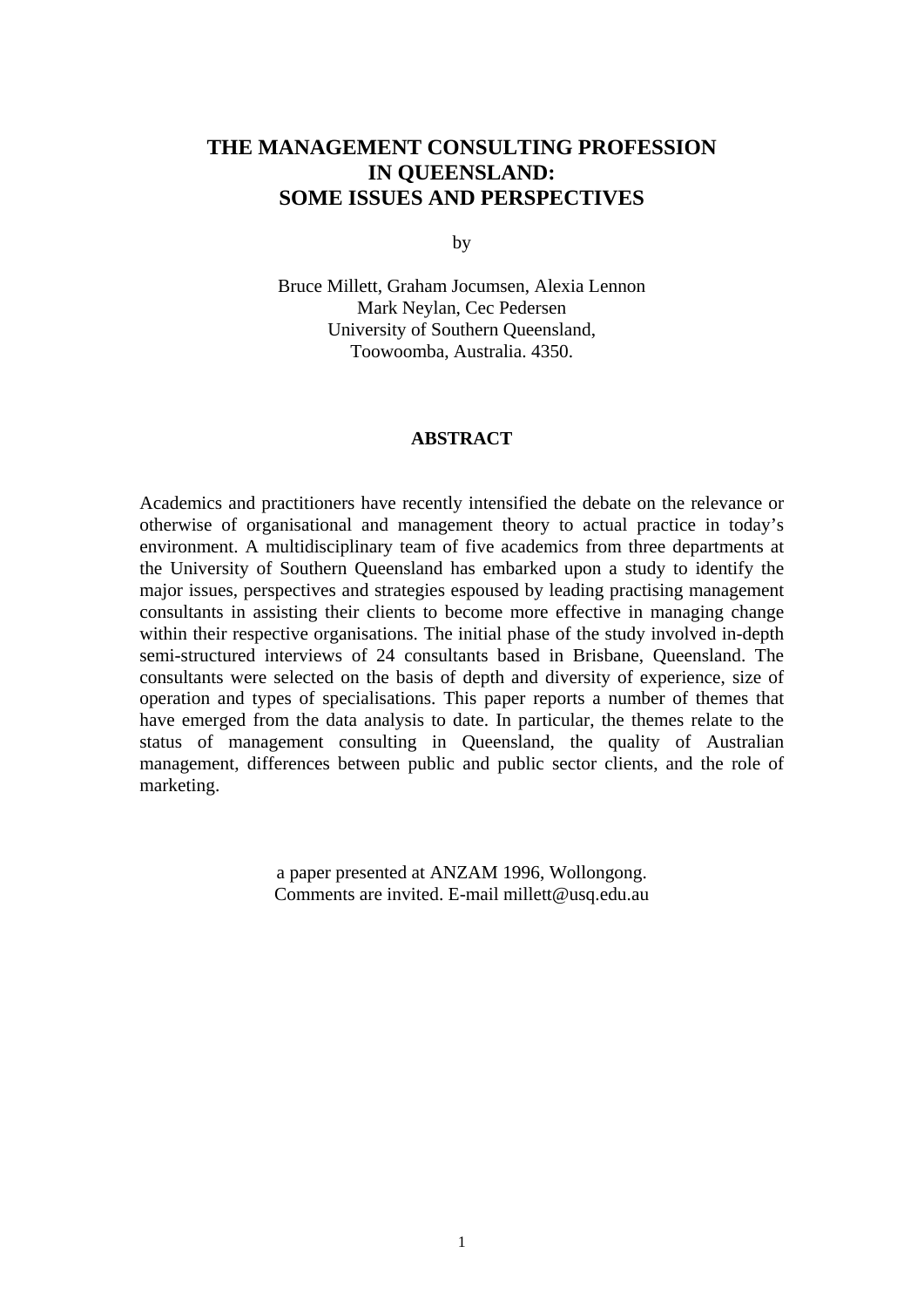## **Introduction**

Many authors have highlighted the transformation that has occurred in the global economy in the past few decades (Limerick and Cunnington, 1993; Osland and Yaprak, 1995). The changes have incorporated a shift from domestic to global competition for many firms, the deregulation of some key industries, the alteration of economic boundaries, the proliferation of new and existing technology, the changing preferences of consumers, and the increasing obsolescence of product and process life cycles. The impact of these changes has been profound, requiring managers to challenge their perspectives on organisations and their functioning (Pascale, 1990).

The recent focus on the performance of Australian management has come from different sources. First, academics and management practitioners have intensified the debate on the relevance or otherwise of organisational and management theory to actual practice in today's turbulent business environment. Second, the Karpin report on Australian management and leadership (Karpin, 1995) has focussed attention on the need to develop new managerial and leadership skills to meet the demands of the  $21<sup>st</sup>$  century. Third, there is a current debate as to the real performance of Australian managers (James, 1996).

While there are a diverse range of studies that tackle various management issues in the Australian context, these studies generally deal with organisations as the basic unit of analysis. There are also a range of studies that focus on particular professional groups such as senior managers, front-line supervisors or human resource managers. One group that has been somewhat neglected in management research is consultants in general and management consultants in particular. This is a peculiar situation given the increasingly influential role that management consultants play in the business sector.

The purpose of this paper is to report some preliminary findings of a major study that has been undertaken to identify the perspectives and strategies of management consultants in their professional endeavours to improve the performance of their client organisations. The study is concerned with management consultants operating out of Australia and New Zealand.

The study is exploratory and qualitative in nature. Semi-structured interviews provide the main vehicle for data collection. Consultants have been selected on the basis of their diversity in experience and profile in order to obtain breadth and richness in the perspectives espoused, the strategies applied and the situations experienced. Content analysis procedures have been applied to the data with the assistance of the computer program NUDIST.

The preliminary findings are restricted to 25 in-depth interviews that have been conducted with management consultants in Queensland. While there are a diverse set of themes emerging from these interviews, the paper will provide some discussion on four themes, namely; a profile of the management consulting profession in Queensland, the quality of Australian management, differences between public and public sector clients, and the role of marketing.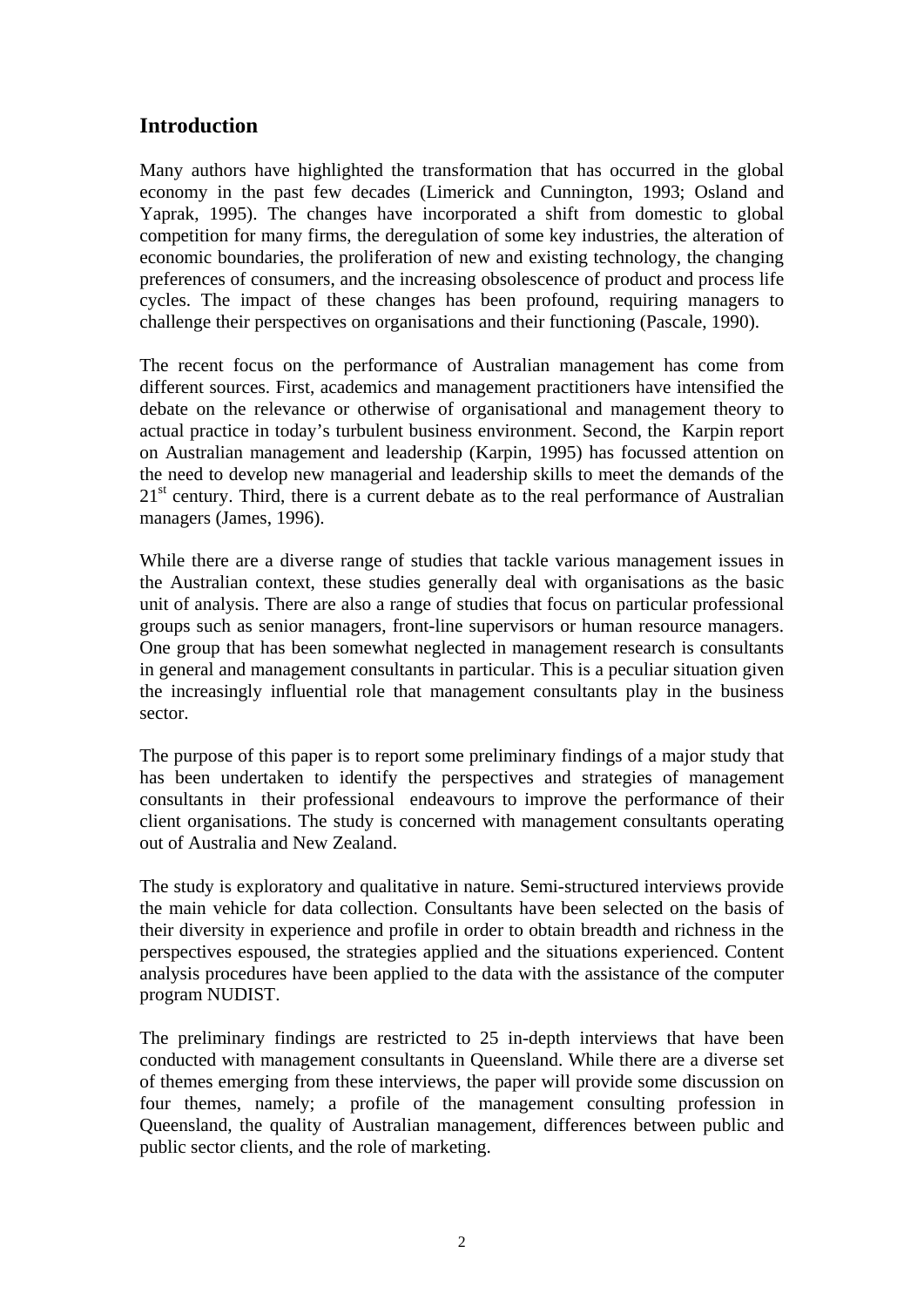# **The Management Consultancy Profession in Queensland**

There are a number of aspects which helped to identify the status of the management consultancy profession in Queensland. First, there is the profile of the consultants themselves and the diversity of the discipline backgrounds from which they have emerged. Second, there is the fragmentation of the profession apparent by at least three different groupings - the 'Big 6'ers', the local firms, and the independent operators. Third, there is the issue of professionalism in the consultancy industry.

**The Profile of Consultants.** Twenty-three of the twenty-four people interviewed were males. While this sample proportion does not reflect the participation rate of females among consultants, there is little doubt that males dominate the management consulting field. There is no definitive list available that registers all management consultants in Queensland. However, the membership of the Institute of Management Consultants (Queensland Chapter) provides an indication of the male dominance. In its 1995 register, the Institute listed 25 females in a total registration of 208 members. The Institute does not account for all management consultants operating in Queensland.

Of the sample interviewed, only one did not have formal qualifications, and they come from a diverse range of discipline backgrounds; for example, priesthood, architecture, industrial relations and engineering. Many have had a range of professional positions prior to becoming consultants, although none of those interviewed had come from chief executive officer (CEO) positions. One participant did indicate that he has consulted as an interim CEO on selected assignments.

A number had decided early in their working lives that they wanted to be a management consultant. As one participant put it, some people have gone into consulting thinking that "because they've got Masters or PhD's that they'll succeed" while another participant stated that "…the reason I am now a consultant is the organisation decided it didn't need me any more...I was one of the victims of the downsizing regime or fad that is going through most organisations these days...I decided I didn't want to work for a bunch of idiots any more who didn't really know how to run a large organisation and who were telling me to do things I knew were wrong and wouldn't listen."

This diversity can be seen as a positive attribute for the management consultancy profession because of the breadth and depth of experience and the backgrounds which are available to clients. Some of the participants have gained invaluable experience at the strategic level of operation in both public and private sector enterprises.

**The Structure of the Profession.** The profession is fragmented. The three groups include: 1) the 'Big 6'ers", a group dominated by international accountancy firms and other national and international firms specialising in the management consulting area. 2) the local firms, which can have between 5-50 people. These include Strategies, Livingstones Australia, and Gibson Associates. 3) the independent operators depict a diverse group of individuals offering specific strengths to their clients. This group is also known for the way particular individuals develop a personal network of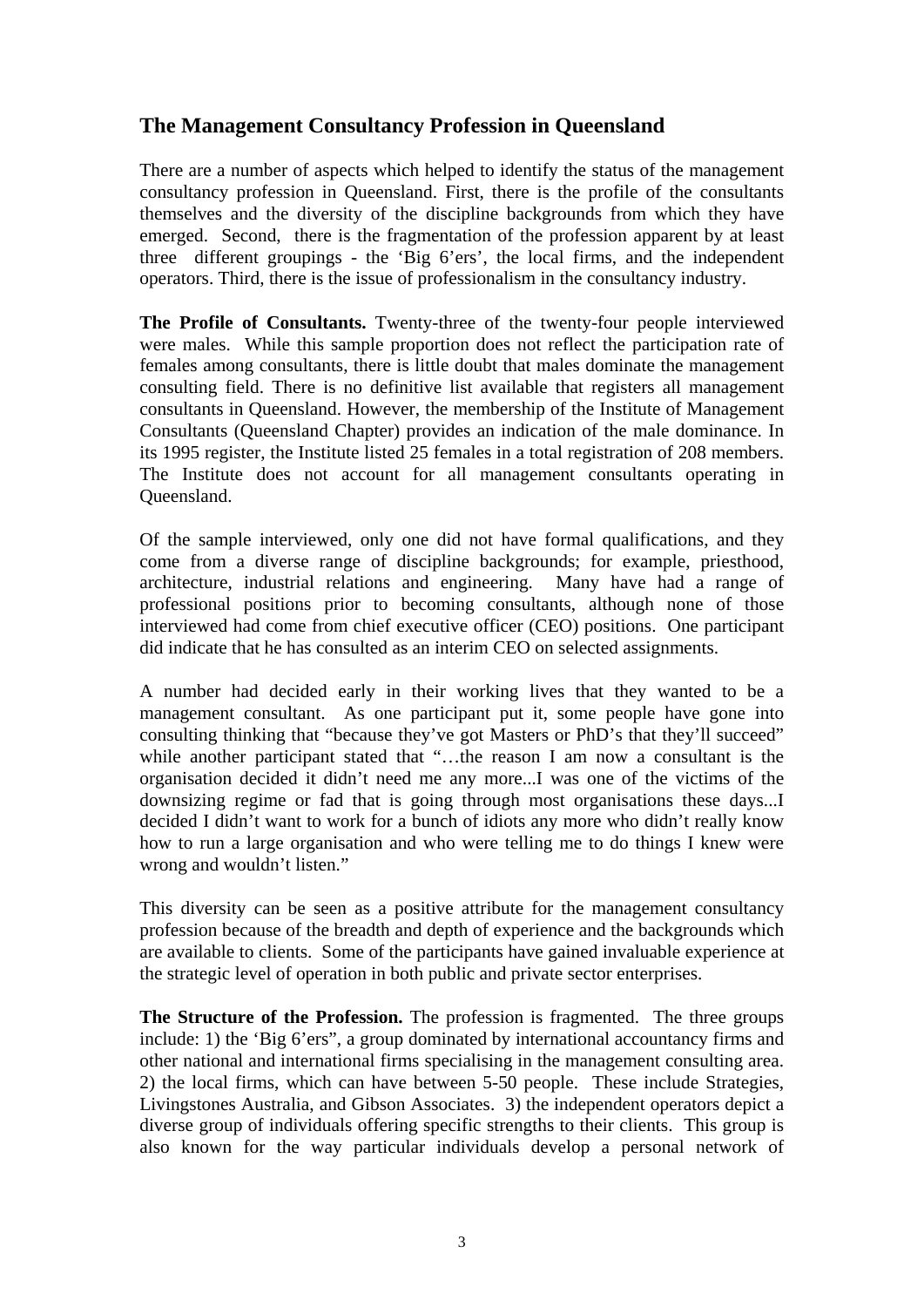associations in order to undertake larger assignments beyond their individual capability.

There is a level of antagonism towards both the 'Big 6'ers' and the independent operators. Amongst varying comments were that "…the multinational consultancies are used for big fees by Australian management to provide those managers with a scapegoat for taking action they did not have the courage to take themselves" and "what happens in the large consulting firms is that they trade on methodology...therefore, they can bring to your organisation enough consultants with enough experience and methodology to help you get the result you're after."

Although there has been no empirical data uncovered to support the following opinion, one of the consultants from the 'Big 6'ers' commented that "…the quality of consultants in Australia is much lower than it is in Europe and North America where organisations have a greater ability to pick better organisations and consultancy firms to help them. Here they haven't got that choice." The antagonism towards independent operator's is also strong. This is highlighted by the following statement:

*We've seen this proliferation of one man bands who work off a smell of an oily rag out of their garage because after they have been retrenched as a 45 year old middle executive they can't think of anything else to do but call themselves consultants. That has had a very negative impact on both quality in the marketplace and fee earning capacity [of other consultant's] because many clients, especially small to medium business clients are not sophisticated enough to be able to determine what constitutes value for money when they are buying this kind of professional service...You wouldn't worry about that if they are responsible in the end for their own decisionmaking except that they broadcast their poor experience with these management consultants. So that reflects badly on the profession.*

In terms of fragmentation, there is an underlying issue of developing quality standards for the industry. It is anticipated that there will be ongoing arguments and debates within the ranks of consultant's as to the means of guaranteeing quality control. One contentious issue is whether all consultant's should be members of a body such as the Institute of Management Consultant's to be certified to practice.

**The Move Towards Professionalism.** Professionalism is a big issue in the industry, particularly in the light of fragmentation as well as the growing dependency of businesses on consulting expertise. There is one identifiable professional body, the Institute of Management Consultants (IMC). Membership is subject to classification standards, with Certified Management Consultant (CMC) being their designated competency mark for the management consultancy industry. There is also a Code of Professional Conduct.

However, consultant's vary in their attitudes toward the Institute. One practitioner commented that "if there is a consulting profession, it is certainly not represented by the Institute of Management Consultants...although in the end it may become the focal point for it". Another commented that "I think the Institute is doing great things and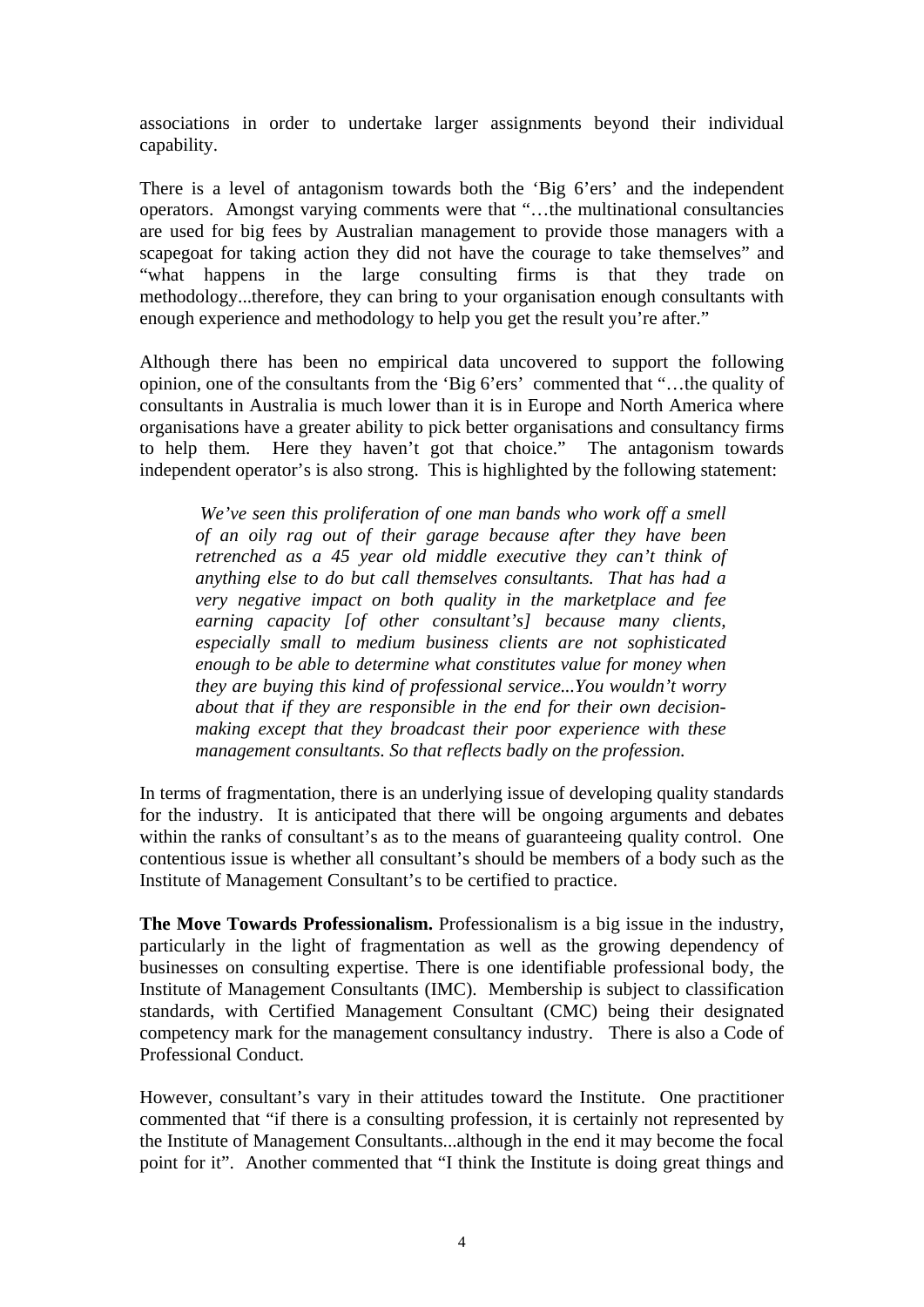the people there work very hard in developing the Institute, not only National but now international".

Despite the mention of more stringent accreditation processes, one executive member of the IMC commented that he was never in favour of registering or setting up strong parameters for a consultancy profession so that it becomes something similar to accountancy. One of the dangers is to create a elitist group that forces the exclusion of some practitioners and becomes entrenched in membership criteria rather than professional development strategies for the profession as a whole. There is a need to individuals to adopt a more professional approach to their relationship with clients regardless of any regulating body. A range of associated issues have been raised in this regard.

Some consultants' believe that it is primarily a case of buyer beware to start with and the industry has not been terribly effective in educating people as to what a consultant is. Some suggest that it is an art to pick a good consultant, while others believe that they have a lot to do in terms of establishing credibility. There is a need to develop an ability to be able to take professional responsibility for updating knowledge and information and be prepared to be engaged in research of what it is they are doing.

The issue of accountability arose, and the IMC is looking at changing their code of conduct. This is a difficult issue because consultants are frequently working against corporate cultures and hidden agendas and middle management who have a vested interest in undermining the advice which is given by a consultant. Holding a consultant accountable in that environment would be onerous and probably unfair.

Honesty is an ethical issue which has emerged in several guises. Some consultants believe that the consultancy industry has to bear some of the responsibility for shaping its own marketplace because that is what they are paid to do. At the other extreme, there is damning criticism that "when I was sitting on the receiving end of consultants, what used to annoy the hell out of me, particularly with the larger companies, was that they were using organisations because it was easy money...that is just fundamentally dishonest and wrong." This contradicts the statement of one of the 'Big 6'er' consultants who said that "more specifically because of the size of the Queensland market we don't have a lot of doors to knock on. like our Sydney and Melbourne colleagues. If they make a mistake there's another big door ready to open."

Apart from the influence of a professional body, such as the IMC, the resolution of issues which impact upon the professionalism of management consultants could be subjected to similar government regulations and standards as those that apply to other professions, such as medical practitioners and accountants. However, this consideration was not mentioned by the participants, and it is improbable that the profession would tolerate such an imposition at this stage.

A final area which received considerable attention was the variable usage of consultants by business organisations. It was pointed out that because Australia is such a large country geographically, with a small population, people are very much individualistic and independent. This means that business managers can be very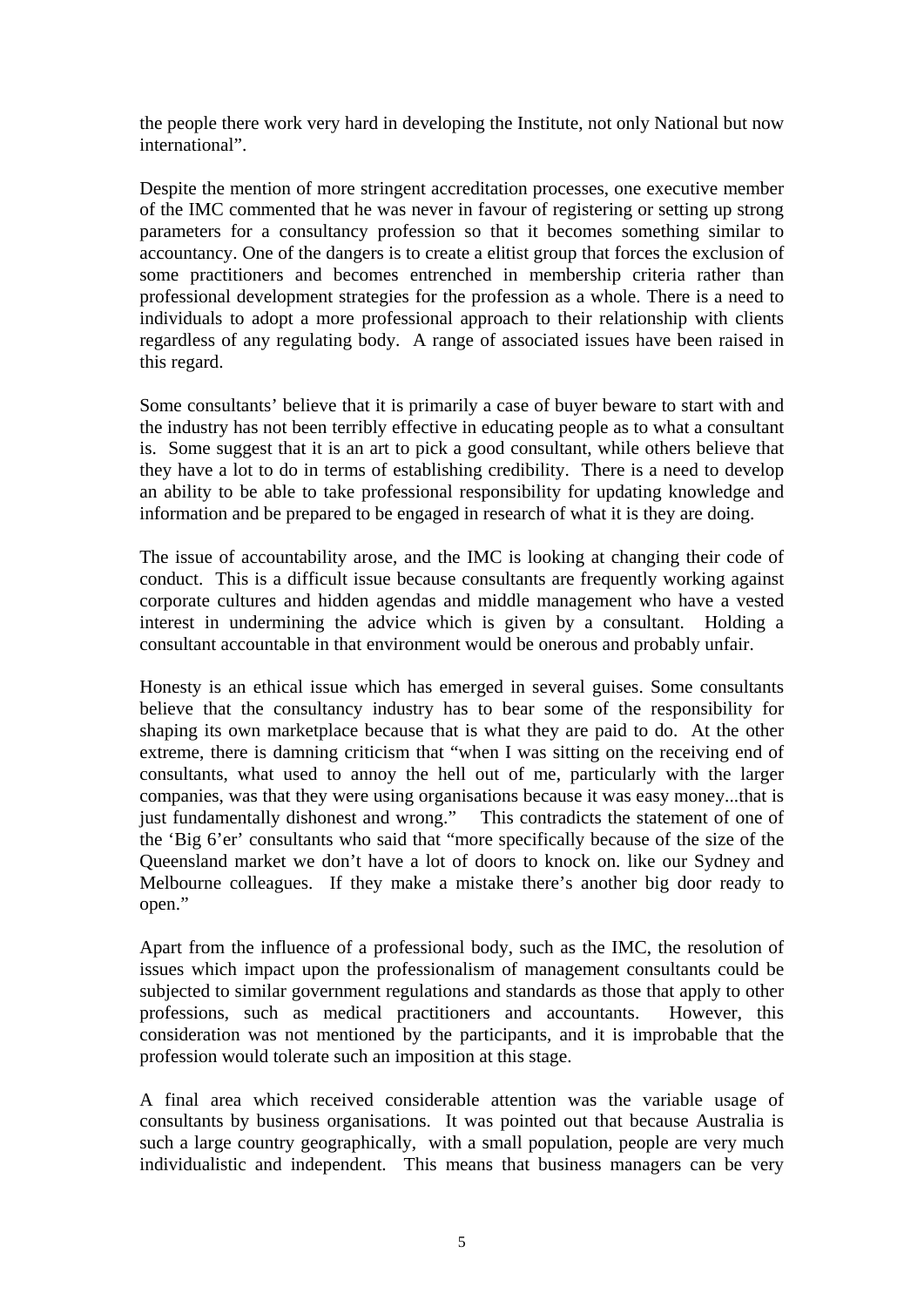innovative, decisive, and creative on the one hand but on the other hand, it also means that these same people can be reluctant to seek an outsider's opinion.

However, it helps if people understand why they use consultants. An analogy that one participant used is "that although it's technically feasible to take your own appendix out, wouldn't you rather someone do it who's done it before, to remove an element of risk?. So you know to use us [consultants] must bring an element of comfort and we can obviously use the anaesthetic well, and dull the pain a little bit."

This section has present a number of issues that assist in determining the status of the profession in Queensland. However, it is recognised that a lot more research is need to fully come to grips with what is happening because of the fragmentation and the variation is professionalism. While the IMC is providing a very important forum for the continuing development of the profession, it is the intellectual property and confidentiality of client affairs that limit the profession from learning and developing collectively.

### **The Quality of Australian Management**

Management consultants derive their title from the work they do with managers about the different functions, techniques and strategies involved in improving an organisation's performance. Because of this close association, the consultants involved in this study are in a strong position to make comment on the quality of the leaders and managers they associate with in a consultant-client relationship. Their impressions are based on years of experience involving diverse and rich cases of successes, mistakes, humour and contention.

The comments regarding the performance of Australian management and leadership range from ordinary, to not so rosy, to abysmal. The Karpin Report (1995) on renewing Australia's managers to meet the challenges of the Asia-Pacific century, verifies the general concern expressed by consultants about the quality of Australian management. But as one participant put it "I'm a cynical optimist" indicating that all is not lost. In fact, Fred Hilmer and Lex Donaldson have suggested that people should stop bagging Australian managers who are unfairly represented in the media. (James, 1996) Their performance needs to be judged in longer time frames.

Given the close association that consultants, including Hilmer and Donaldson, have with managers, it is important that their concerns are identified. There were many issues contained in the data. Five issues were prominent and they related to the limited perspectives that managers held, the inability to deal with organisational politics, the need for a strong decisive style, the capacity to deal with the paradox of leadership, and taking account of the personalities of leaders.

**Limited Perspectives.** A number of participants pointed to the limited perspectives that managers had in general. Such perspectives not only relate to a knowledge of organisations per se but of the dynamics of business environments that are becoming increasingly global. One of the challenges for some consultants is to present models to client groups in order to stimulate discussion and learning about different ways of viewing the nature of organisations and the roles, functions and responsibilities of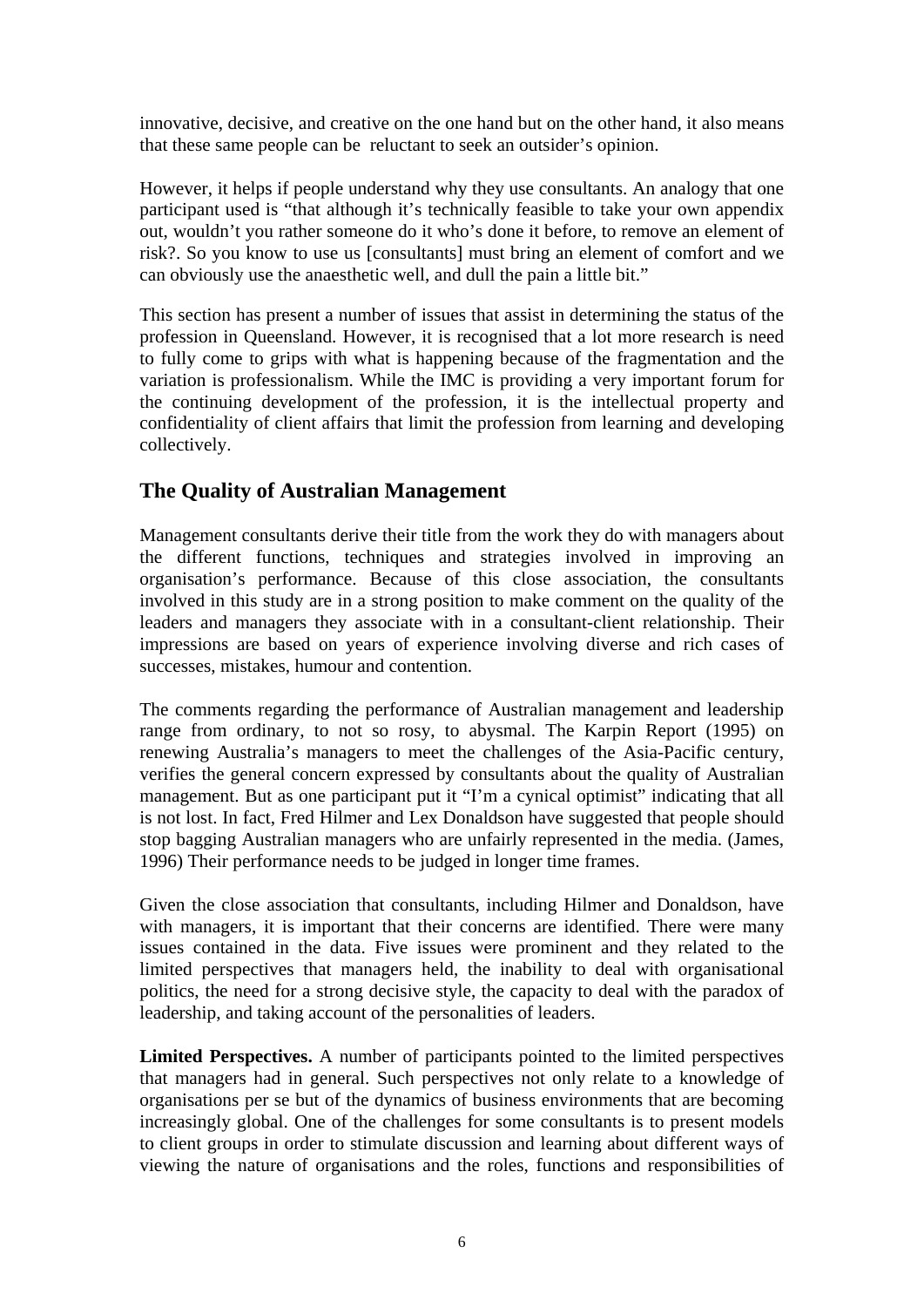their client managers. One participant refers to the limitations in perspectives as a form of incompetence but acknowledges a change in one client group from "…unconscious incompetence to conscience incompetence". The use of models and graphics as well as the debriefing of local and imported organisational war stories are useful tools for at least challenging current in-house paradigms.

Whether any heighten consciousness translates to skills is a more complex question that leadership trainers in particular, are confronted with. This general lack of understanding limits the ability of managers on the one hand. On the other hand, there was also a perceived inability of managers to translate their intentions to behavioural outcomes by "…not demonstrating to their people how to begin mimicking what is good about or best about the business or improving these things we live and work in".

**Organisational Politics.** A second significant issue relates to the ability of managers to deal with organisational politics. One consultant expressed a mild form of contempt for the lack of intestinal fortitude that some senior managers display in dealing with strategic issues and the sense of helplessness that middle managers in the public service in particular express when engaging this "..shadow side" of their organisations. The irony is that there is also a sense of security in not being able to act. The intervention of a consultant is very much a political process and Tichy (1983) points to the technical and cultural processes that are also involved in the intervention as well. If organisations are to meet the challenges of the  $21<sup>st</sup>$  century, then political skills and effective power sharing must be on the agenda.

But what responsibilities do consultants have for improving an organisation's political competence? The responsibilities depend on the consultant-client brief and the tactics for change vary among consultants. Some consultants provide political factions and coalitions with options. Some act as personal mentors. Many apply team development strategies. There are an increasing number of consulting firms engaging in organisation-wide change strategies. While these strategies may improve relationships in familiar settings, there is still a lack of evidence indicating their impact on the political competence of organisations. Further research needs to be undertaken in this regard.

**Leadership Style.** A third issue was raised in relation to leadership styles. The current management literature strongly promotes visionary leadership and empowerment as essentials for success. While the importance of these concepts are not rejected by the participants, a number placed a deal of importance on strong decisive leadership styles. One participant perceived the leadership literature as presenting a "warm and fuzzy feeling" about the role of effective leaders. This was contrary to some of that participant's experiences where "ruthless" leaders were the order of the day because they confronted issues, made the hard decisions, and were up-front in dealing with people. This point is somewhat reinforced by the research of Dunphy and Stace (1991).

While participation and empowerment are ingrained in the current management rhetoric, one consultant believes that the push in public service organisations towards consensus in decision making has gone overboard. This participant separated operational responsibilities from more strategic responsibilities. While the tenets of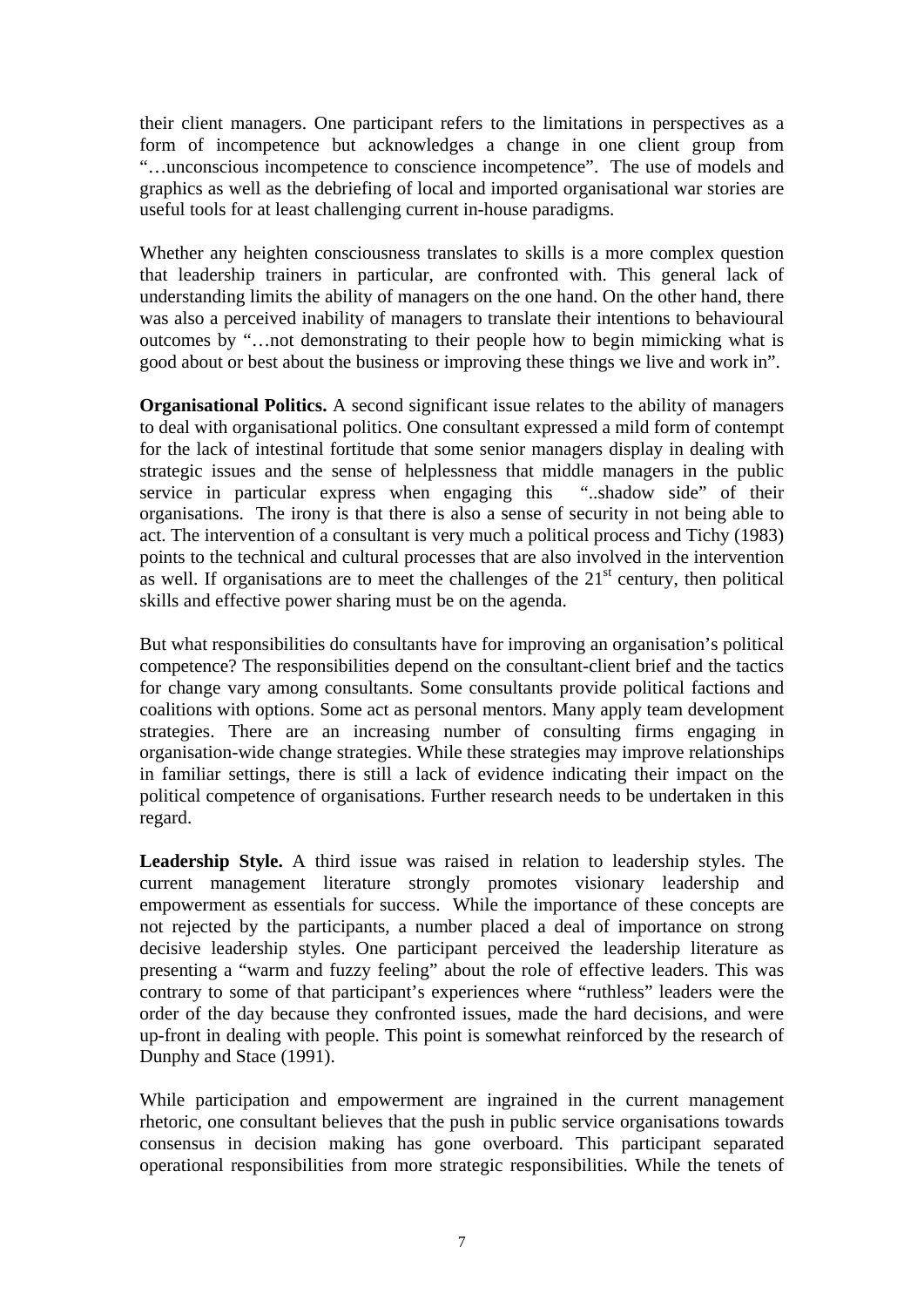empowerment had some applicability at the operational level, the strategic issues were seen to be very much an individual concern where a specific manager takes account of the risks involved and accepts total responsibility for the significant decisions and actions taken. What these views point out is the inherent paradox in leadership - giving oneself to the group and taking the group for oneself simultaneously.

This is further reinforced in the transcripts by one view of the manager out the front, sparkling with vision and literally leading, pushing and pulling the group with charisma, carrots and sticks while the other manager is following the group from behind with all sorts of support mechanisms that allow the group members to be leaders in their own right. The greater emphasis that has recently been placed on value-based and principle-centred leadership is, in some way, a recognition of this paradox by placing a strong emphasis on the importance of values, morals and ethics in managing systems of competing values.

**The Paradox of Leadership.** A fourth issue is related to leadership as a collective issue rather than an individual issue. Much of the discussions on leadership suggests that it relates to individuals and hence, the focus has been on the impact that particular individuals have on a situation, on subordinates or others generally known as followers. A variety of comments by various participants would suggest that more attention needs to be paid to the mutual causality involved in the dynamics of influence and that the traditional and linear model of leader-followers may have detracted from a more comprehensive understanding of the role that each person plays in influencing the direction and intensity of energy in an organisation. This perspective can be seen in the following statement about the impact of so-called successful leaders:

"…they are successful leaders only in that meaning of the term 'success' and only because they have a hell of a lot of help in doing it which they don't recognise and they are successful because they need to be successful and not because they are good."

There is a need to develop more comprehensive models about influence in organisations. Such models need to go beyond the focus on individualism and the leader as hero syndrome to at least incorporate the concepts of collaborative individualism described by Limerick and Cunnington (1993) and organisational energy identified by Millett (1994). The consultants have identified the paradox between the group and the individual. Leadership theories need to provide more insights about how consultants can direct clients in dealing with the paradox.

**Personalities.** The fifth and final issue relating to the quality of Australian management deals with personality types. One consultant pointed out that a majority of the senior executive service in Canberra were INTJ's according to the Myers-Briggs personality assessment ratings. This type was seen to be at odds with what many of his colleagues were trying to do with members of the senior executive service. INTJ's are tagged as field marshals who are intuitive, innovative organisers and they are also aggressive, analytic, systematic and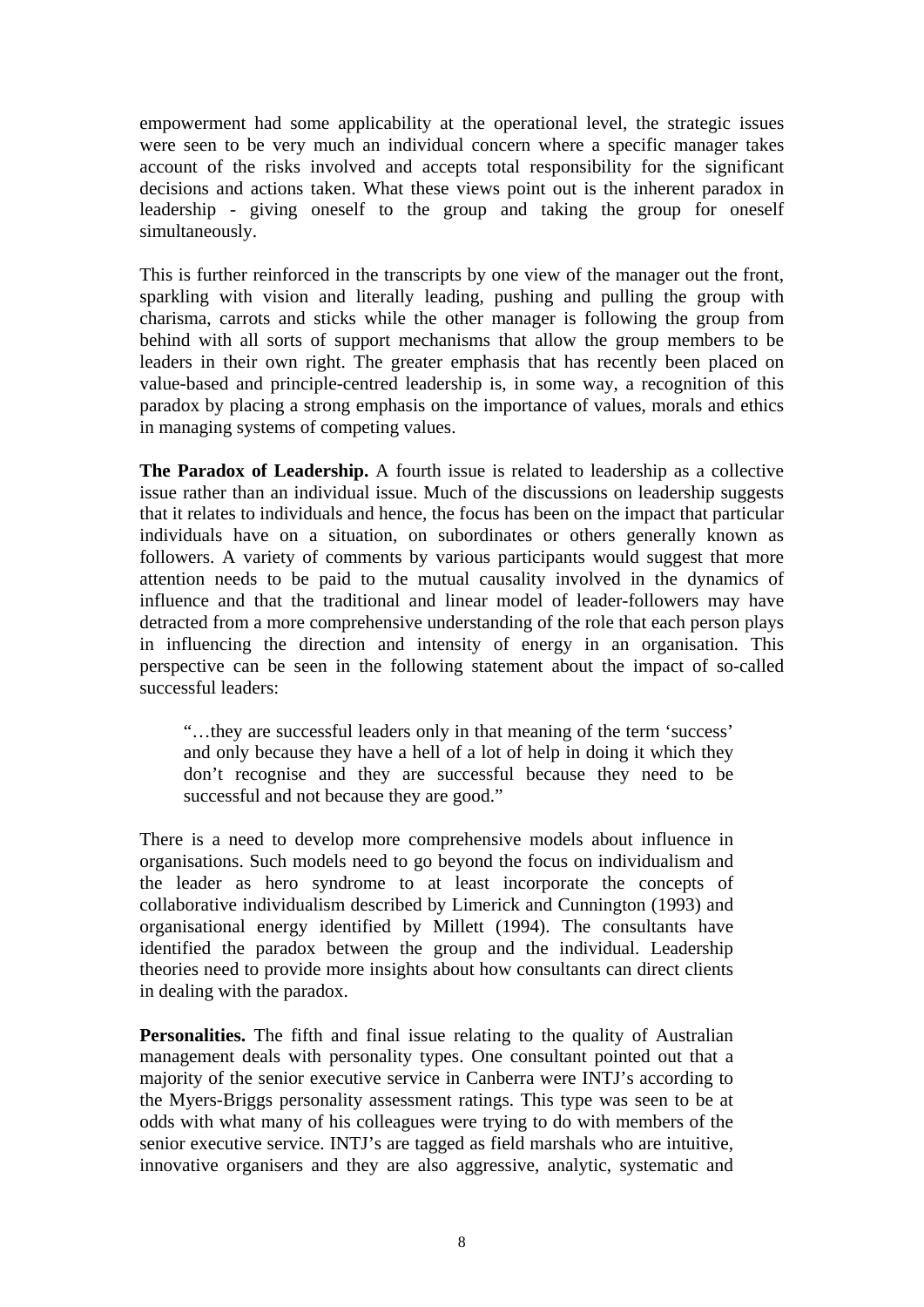more tuned in to new ideas and possibilities rather than to people's feelings (Robbins et al, 1994). His colleagues want to make people feel good and focus on the people issues. While important, it is a secondary issue for most senior executive service if they are INTJ's.

Another consultant made the point that most leaders are type A personalities. A type A includes traits such as aggressiveness, ambitiousness, competitiveness, hostility, impatience and a sense of time urgency (Johns, 1996). The significance of this, according to the consultant was that

"…a lot of people believe that these are the people who change the world but if you really know them, you know that they cause a lot of ill will and a lot of pain and they have no idea how many people run around after them patching up".

While the leadership literature puts a great deal of emphasis on style, scant attention in recent years has been given to the implications of personality for various leadership roles. The early work included personality traits but found inconclusive evidence to make any strong statements about particular personality traits and leadership effectiveness. However, the points that the consultants make about personality suggest that both managers and consultants need to be aware of the implications of different personality types operating in different contexts.

### **Differentiating Public and Private Sector Clients**

Given the extent to which the public sector has embraced *managerialism* during the past five years, it is important to examine whether consultants make any fundamental distinctions between public and private sector organisations when formulating change strategies for government agencies. Indeed, can government agencies - with their conflicting and typically short-term objectives, myriad stakeholders, multiple managers and decision-makers, bureaucratic cultures and political oversight - be expected to be receptive to change management strategies designed for arguably more rational, apolitical and autonomous private sector organisations?

The consultants in the study were asked whether they consciously differentiate between public and private sector organisations. The question elicited a diverse and at times desultory range of responses. While most consultants agreed that there had been a 'blurring' of public and private sector management approaches during the past five years, there was no common or even typical view which characterised their responses. Not surprisingly, many consultants made reference, *inter alia*, to the public sector's adoption of *managerialism* (that is, a rational, output-oriented, plan-based and management-led view of organisational reform) and the inexorable trend toward the commercialisation, corporatisation and privatisation of government agencies.

The introduction of the Hilmer-inspired National Competition Policy (NCP), which took effect at all three levels of government this year, was also cited as evidence of the irresistible shift to market-driven public sector management in Australia. Notwithstanding these 'shared' views, which have been well-documented in public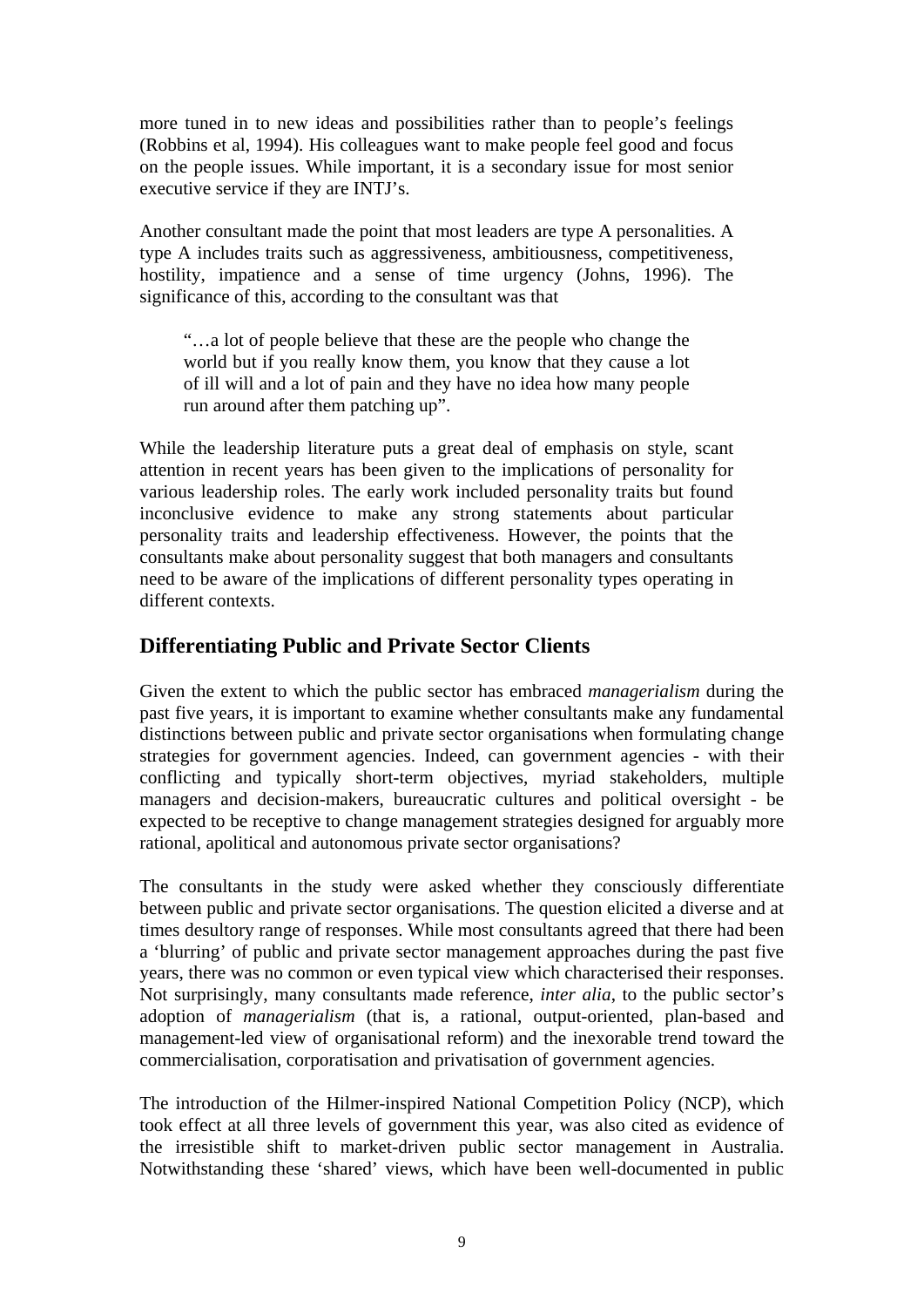sector management journals in recent years, most consultants viewed contemporary public sector management and the implications of these trends - for change management - in somewhat different terms. For the purposes of analysis however, it is possible to categorise these range of views into three broad groupings; generalist, specialist or hybrid (or uncommitted) perspectives.

The first group of consultants, who espouse the so-called **generalist** perspective, make no real distinction between public and private sector organisations and environments, as typified by the response by one participant:

" The real agenda in terms of change programs is the size of the organisation and the number of variables it brings to bear on the change process - rather than whether it is public or private."

This view reinforces the widely-held perception among respondents that the technical skills - both for facilitators/external change agents or those internal managers who are charged with implementing the change program - are much the same for both sectors. This, of course, is consistent with the view that that there is an ever-increasing 'blurring' of public and private sector management approaches in Queensland and elsewhere in Australia. Indeed, the CEO of Australia's largest local government, the Brisbane City Council (BCC), reveals that his organisation has had to go well 'beyond local government and government [consultants and facilitators]' and benchmark against the best private sector corporations in order to be at the 'leading edge' of public sector reform and innovation in Australia.

Moreover, it is noteworthy that most, if not all, of the many 'Change Management' publications produced by Australia's leading consultancy firms ( eg *Better Change* by the Price Waterhouse group) identify a range of generic 'guiding principles' (for example, confront reality, summon a strong mandate for change, continuous communication, shared ownership of the change process) and fail to distinguish between public and private sector organisations when advocating such strategies. Accordingly, a large number of consultants - particularly those employed by the socalled 'Big Six' firms - and a number of leading public sector managers and change agents clearly subscribe to the generalist perspective.

The second group of consultants, who can be said to espouse the **specialist** perspective, contend that public sector organisations and environments present particular challenges and dilemmas for consultants and other change agents. Such respondents typically referred to the tendency for 'public sector inertia' to thwart change strategies. As one consultant from one of the "Big Six' firms averred

" The public sector has a certain inertia and a certain history to it, and unless you've got a very, very strong government directive to make it [change] happen, it becomes very difficult to generate the sort of momentum from within [public sector agencies] that a private sector organisation can generate."

To this end, **timing** is seen as a critical factor in the success of public sector change strategies. For example, some change agents argued that a 'circuit breaker' (for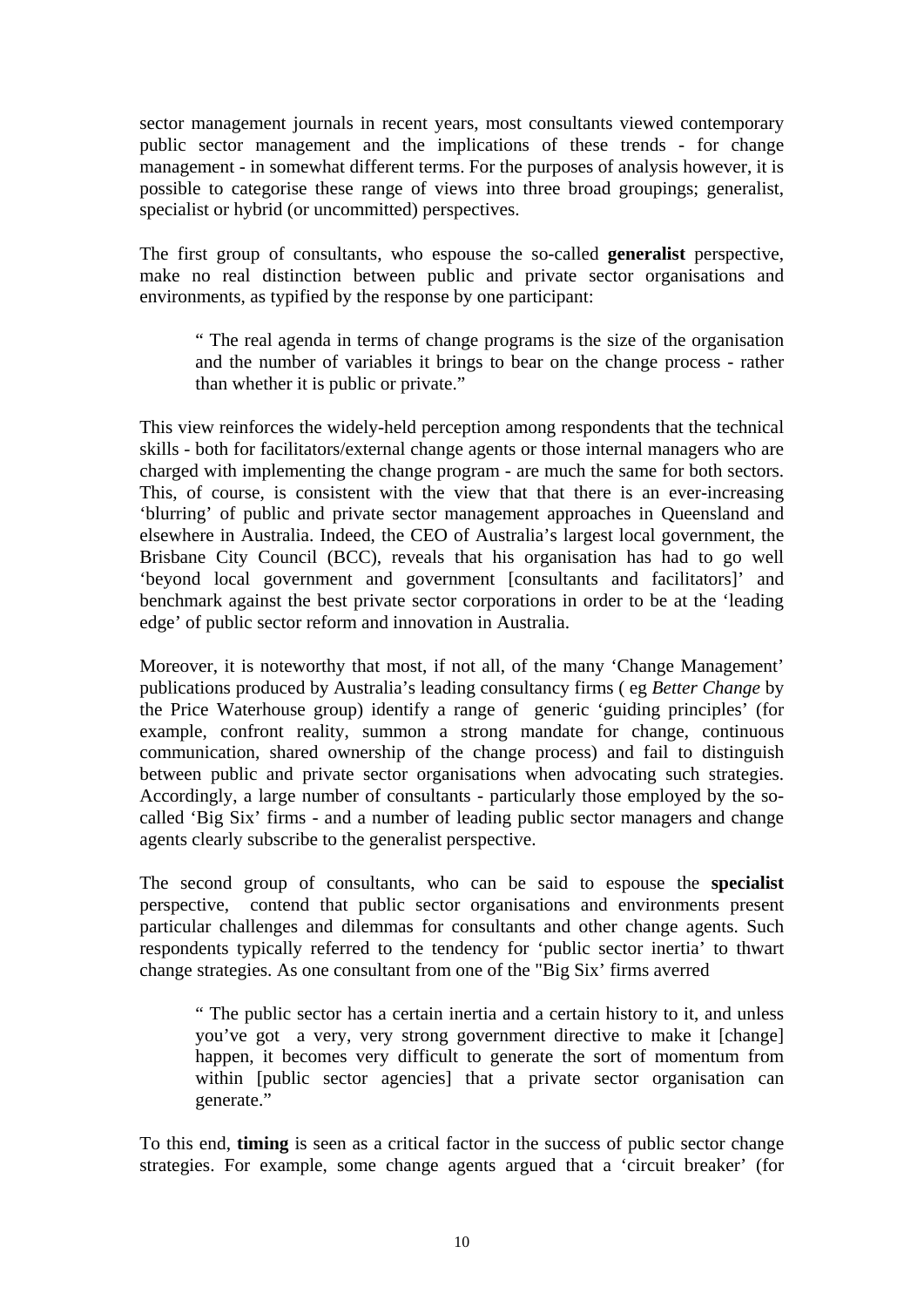example, such as the change of government in Queensland in 1989 which was occasioned by the Fitzgerald Inquiry) is often needed to help overcome such inertia and implement comprehensive reform across the public sector. In such cases, it was argued that you must 'go for broke' in implementing wholesale change strategies because ' there would be no political imperatives driving such changes in a second term of government and because of inertia'.

A similar strategy can also be discerned in the Victorian public sector following the election of the Kennett government in 1992, when the new Liberal government implemented landmark 'privatisation' reforms as expeditiously as possible. Accordingly, timing associated with the election of a new government ( and that government's commitment to public sector reform) and the electoral cycle in general appear critical in respect of the successful implementation of wholesale public sector reforms. (Some consultants also made reference to the tendency for many politicians to display a fairly 'limited interest' in such internal reforms, which strengthened the case for expediting such changes while they were still on the government's political agenda).

Moreover, public sector organisations are more widely accountable for their performance and experience 'close public scrutiny, amplified and distorted by the media, with their own particular interests' (Sinclair 1989, p. 385). While private sector organisations are, of course, also subject to cyclical factors (eg business and economic cycles/trends, product cycles; company takeovers and mergers), it would appear, however, that they generally have a greater degree of *flexibility* in respect of the timing of such change strategies than do most of their public sector counterparts.

The third group of consultants, which we have referred to as being **uncommitted**, did not subscribe to either the generalist or specialist perspectives. Rather, they espoused a so-called hybrid perspective which maintains that both sectors can learn from one another. Moreover, some of these consultants cited examples of where certain public sector organisations were arguably more advanced and sophisticated in their change management strategies than their private sector counterparts. For example, one consultant contends that

" The Department of Administrative Services' senior managers are more client focused, commercially sophisticated and committed to their people than any [managers] from the private sector...some of the client focus strategies you see in the public sector beats anything you see in the private sector."

Another consultant, with extensive experience as a change agent in both sectors, emphatically asserted that

" I think the public sector interestingly enough has led them [the private sector] in many ways. They've had the ideas. The private sector comes along and spots these ideas and implements them so quickly that it always appears that it is in the vanguard, but it is the public sector that has been talking about it and digesting it for some time. I think what will convert thoughts into action in the public sector will be the whole thing of downsizing."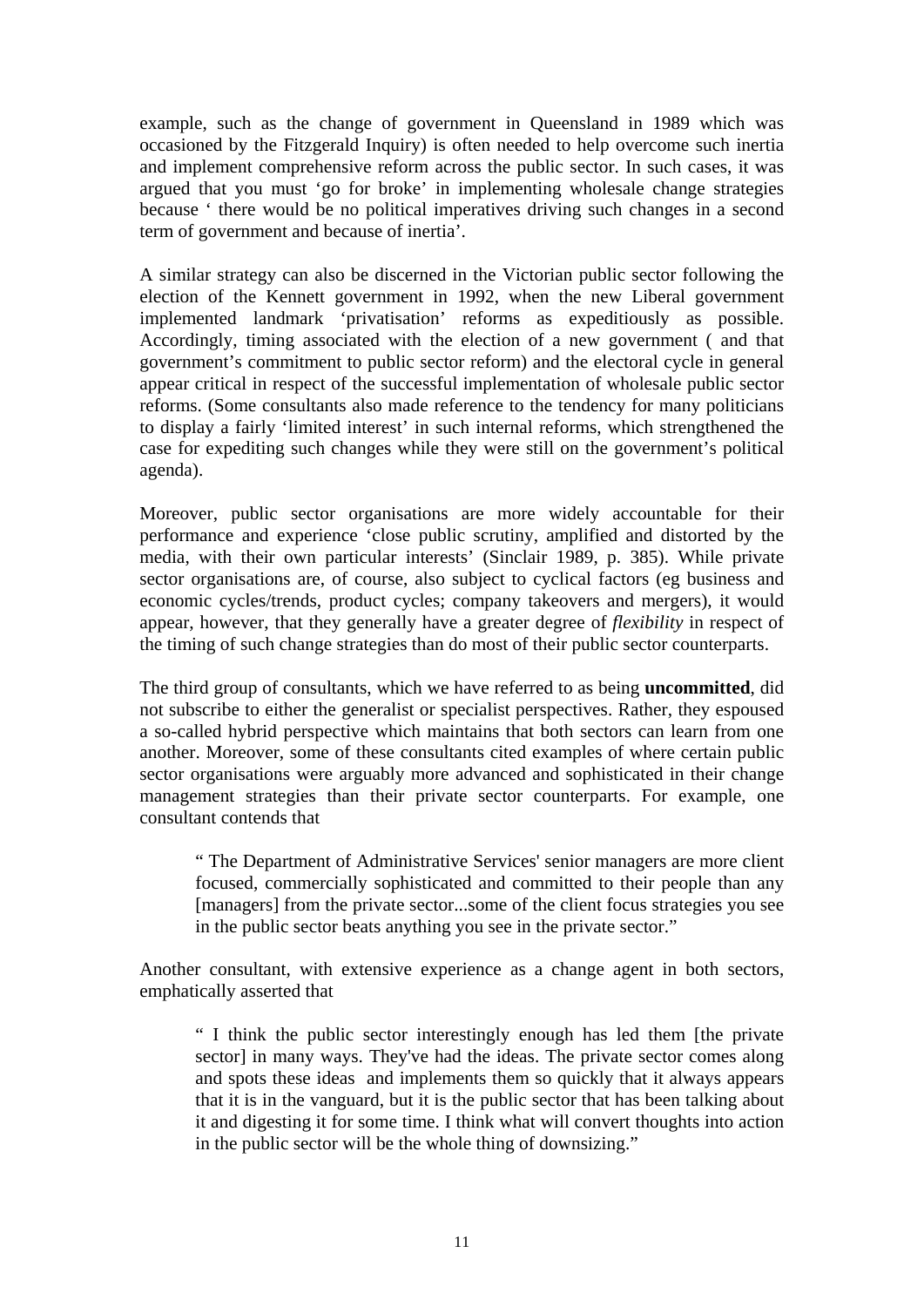While such assertions clearly need to be subjected to more rigorous testing, they do, however, appear to partially reflect Mintzberg's (1996, pp 82-83) contention that

- Government may need managing, but management could do with a little governing too; and
- business can learn from government no less than government can learn from business.

A critical factor relating to change management in the public sector is the prevalence of 'multiculturalism' in public sector organisations. As Sinclair (1989, p.392) argues, 'subcultures are an inevitable feature of most large organisations and may be particularly characteristic of public organisations'. The existence of myriad subcultures in public sector organisations is particularly important when a central agency (eg the Public Sector Management Commission appointed by the Goss government in 1990 to review the Queensland public sector) is charged with overseeing wholesale reforms across an entire public sector. It is apparent, therefore, that the existence of such subcultures - be they agency-based ( a 'Treasury' or a 'Main Roads' culture) and/or intragency (a 'HR' or an 'Engineering ' culture) clearly have the potential to affect the success of strategies designed for the public sector at-large. This not only relates to whether such subcultures may be 'enhancing' or 'countercultural', but to the sheer number of subcultures - many of them predicated on diverse departmental and/or professional affiliations - which central agencies have to contend with.

In the landmark reforms overseen by the Public Sector Management Commission in the Queensland public sector in 1990-94, it was noteworthy that certain departmental amalgamations (eg the complex merger of Housing, Local Government and Planning) were much more successful than some others (eg that involving the Department of Primary Industries), in *large part*, because of the inability of some of the new departments to accommodate or integrate new subcultures. As Sinclair (p. 394) argues

" Public sector organisations require more pluralistic cultures with norms which embrace and encourage cultural complexity and uncertainty and affirm subcultures, or even 'countercultures."

Moreover, contention, paradoxes and dilemmas are often more acutely felt in public sector organisations, where conflicting and typically short-term objectives, less measurable and quantifiable outcomes (for example, pertaining to many transport services which are designed merely to be 'available' to everybody) and the constant threat of political intervention often create widespread paranoia and suspicion among public sector employees. Accordingly, public sector change 'strategies must explicitly recognise multiple subcultures and construct opportunities to realise their unique contribution' (Sinclair, p. 394). This, of course, is much more easily prescribed than realised.

The foregoing assessment is predicated on a fairly small sample of Queensland-based consultants and must, therefore, be heavily qualified. It should be re-iterated that most major Organisational Behaviour texts (eg Robbins et al., 1994) and consultants'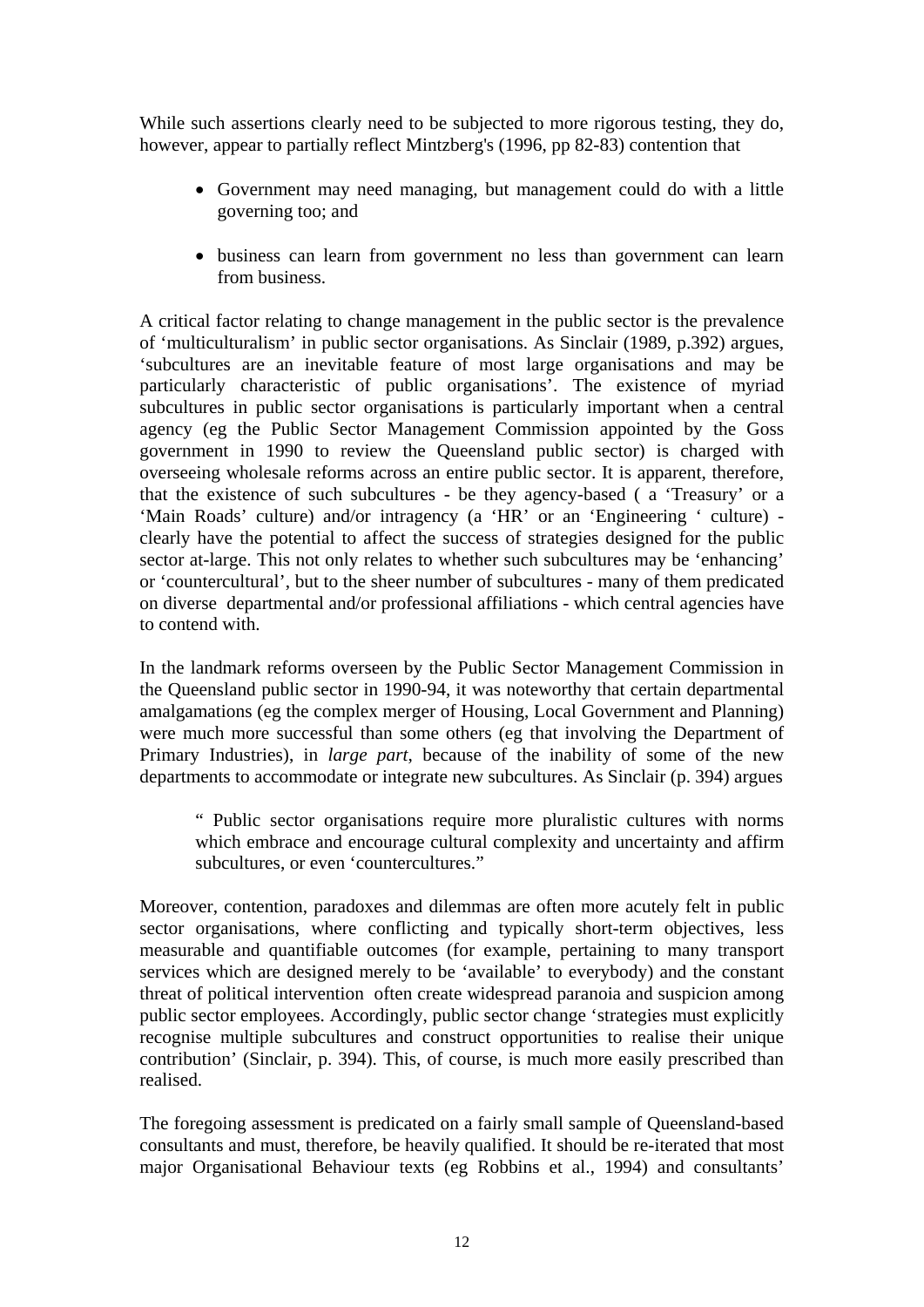change manuals do not differentiate between public and private sector organisations when discussing change strategies. Rather, they focus on a range of generic 'prerequisites for success' or 'guiding principles' which presumably have application for *all* large organisations. Accordingly, a larger sample of consultants may well result in much stronger, if not overwhelming, support for the generalist perspective outlined earlier.

Nevertheless, on the limited evidence cited in this exploratory study, the issue of whether public sector change agents have to contend with some unique challenges and contentions - public sector inertia, myriad subcultures, greater accountability and scrutiny, short-term government imperatives and less measurable outcomes - is surely worthy of further research as the Australian public sector continues to be subjected to unrelenting managerial reform and downsizing.

# **The Role of Marketing**

One issue that was explored with the participants was the role of marketing in their client organisations. Consultants were in general agreement on the importance of marketing and consumer/buyer orientation as they variously perceived them. Most agreed with the proposition that marketing is an important contributor to the success of an organisation and that a central organisational focus should remain upon satisfying needs and wants in customers. The view was expressed that few organisations have adopted truly marketing oriented philosophies and that there is "still a long way to go in accepting and practicing the concept that marketing pervades the whole organisation". In this respect, many organisations pay lip service to marketing.

A number of consultants were of the view that no single functional area should dominate organisational activity. However, there was a view expressed a number of times that larger, so-called 'enlightened' organisations do recognise that marketing should drive all their activities and that a full understanding of client needs is an essential prerequisite to successful production and delivery of goods and services. On the other hand, acceptance of marketing's all pervasive role appears weakest in smaller firms and organisations.

One consultant expressed the view that 'greenfield' enterprises should be designed from the very beginning around the needs of targeted consumer groups. Consultants specialising in marketing areas invariably believe that marketing should drive all organisational activity. One consultant was of the strong opinion that marketing cannot be divorced from overall organisational behaviour, and in this sense, how marketing is perceived and practiced depends largely upon all employees within an organisation, from managing directors to customer/buyer interface personnel. As one participant explained: "all employees of an organisation must understand the importance of their individual roles in serving the needs of their organisation's clients appropriately".

While it may be concluded that consultants conceptually agree that success for an organisation is built upon the appropriate coordination of all organisational activity to the basic end of delivering customer satisfaction, reservations arise from their own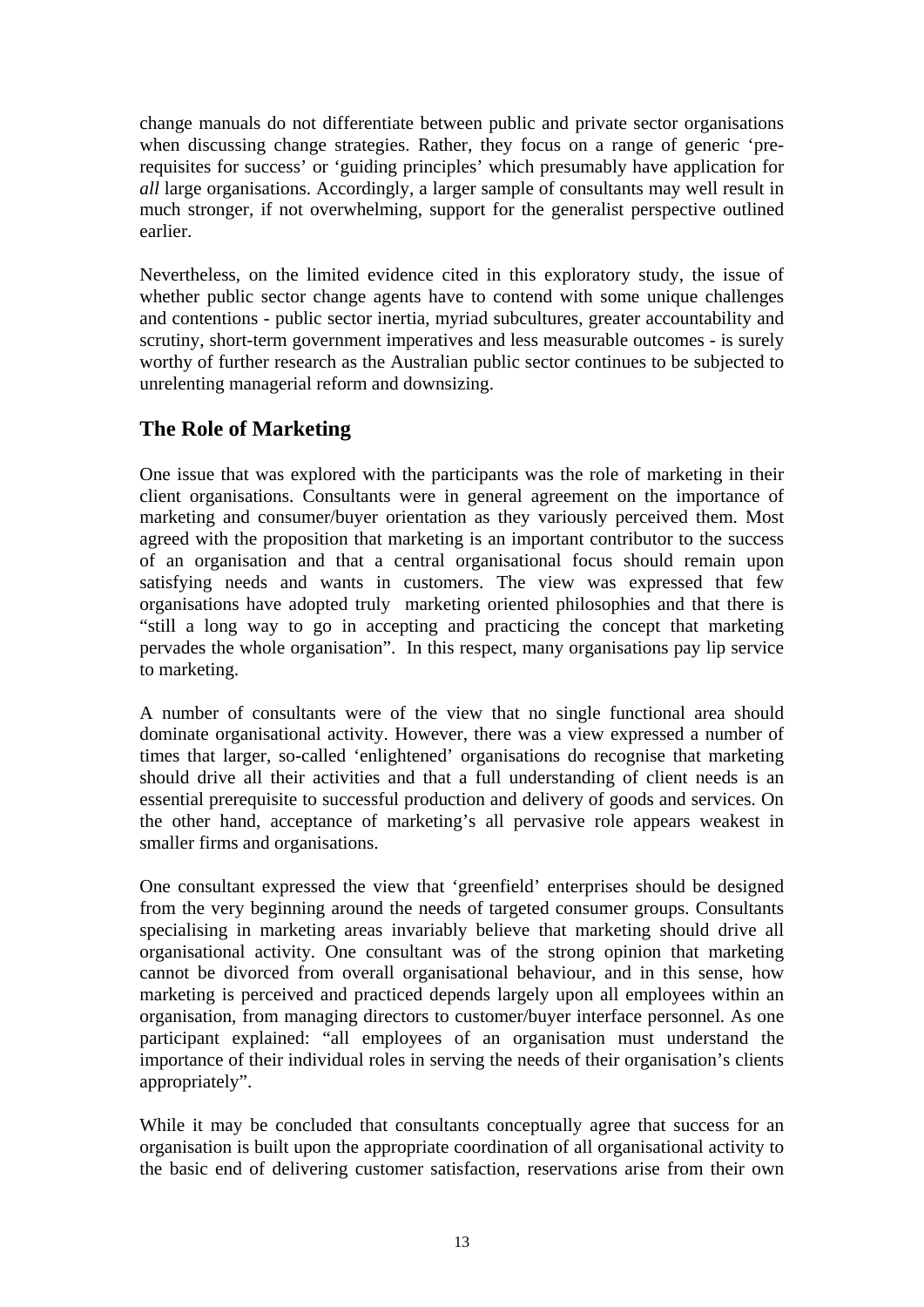personal experiences and those of their client firms in practice. Most would agree that organisations generally have not reached Webster's (1994) model of the 'enlightened' organisation. "…it is now understood that marketing is a total organisational commitment, pervasive throughout the organisation's systems and culture, not the province of a few specialists. Even more basically, businesses of the 1990s are taking on new forms in which the traditional functional boundaries have disappeared and the boundary between the organisation and its environment is increasingly blurred. Bureaucratic, divisionalised, hierarchical, functional organisations, like their cousins the dinosaurs, have evolved into more efficient organisations in the rapidly changing environment." This philosophy was expressed some 40 years ago by Drucker (1954) when he asserted that the only valid definition of a business organisation's purpose is to create a satisfied customer.

Now, if academics and consultant practitioners give support ( albeit qualified) to the proposition that marketing orientation is an important contributor to an organisation's ability to change and adapt to a rapidly changing external, customer and competitive environment, then why are organisations somewhat reluctant to embrace the marketing orientation philosophy in practice?.

First, there remain differing definitions of marketing and the various terms and concepts associated with it ,within both the academic and practicing communities. This contributes to difficulties in communication among academics, consultants, marketers and organisational management and personnel generally. Marketing is still viewed widely and simplistically as ' selling and promotion', and a distinct functional area in its own right. A convergence of definition of terms appears to be a necessary prerequisite for meaningful debate over how to build a marketing focussed organisation.

 Second, organisations remain functionally structured. This encourages functionbased goal setting and activity direction and mitigates against a customer/buyer driven focus. Inevitable inter-functional conflict exacerbates the effects of this.

Finally, insufficient attention is given to the sets of internal and external contextual peculiarities among organisations. Such contextual variables impart behavioural characteristics to organisations and impact importantly upon the functions and roles of marketing within each organisation. Examples of internal contextual variables include size, profit motive, nature of products and services, managerial orientation, structure, personnel complement, history, ownership and culture. External contextual variables include industry, competitive hostility level, Government ( taxes, regulation, legal), technological change and economic conditions generally.

It can be concluded that virtually all consultants interviewed recognised the importance of organisations becoming more customer oriented, and this has become an imperative in today's dynamic environment. However, problems remain in translating this into practice.

#### **Conclusions**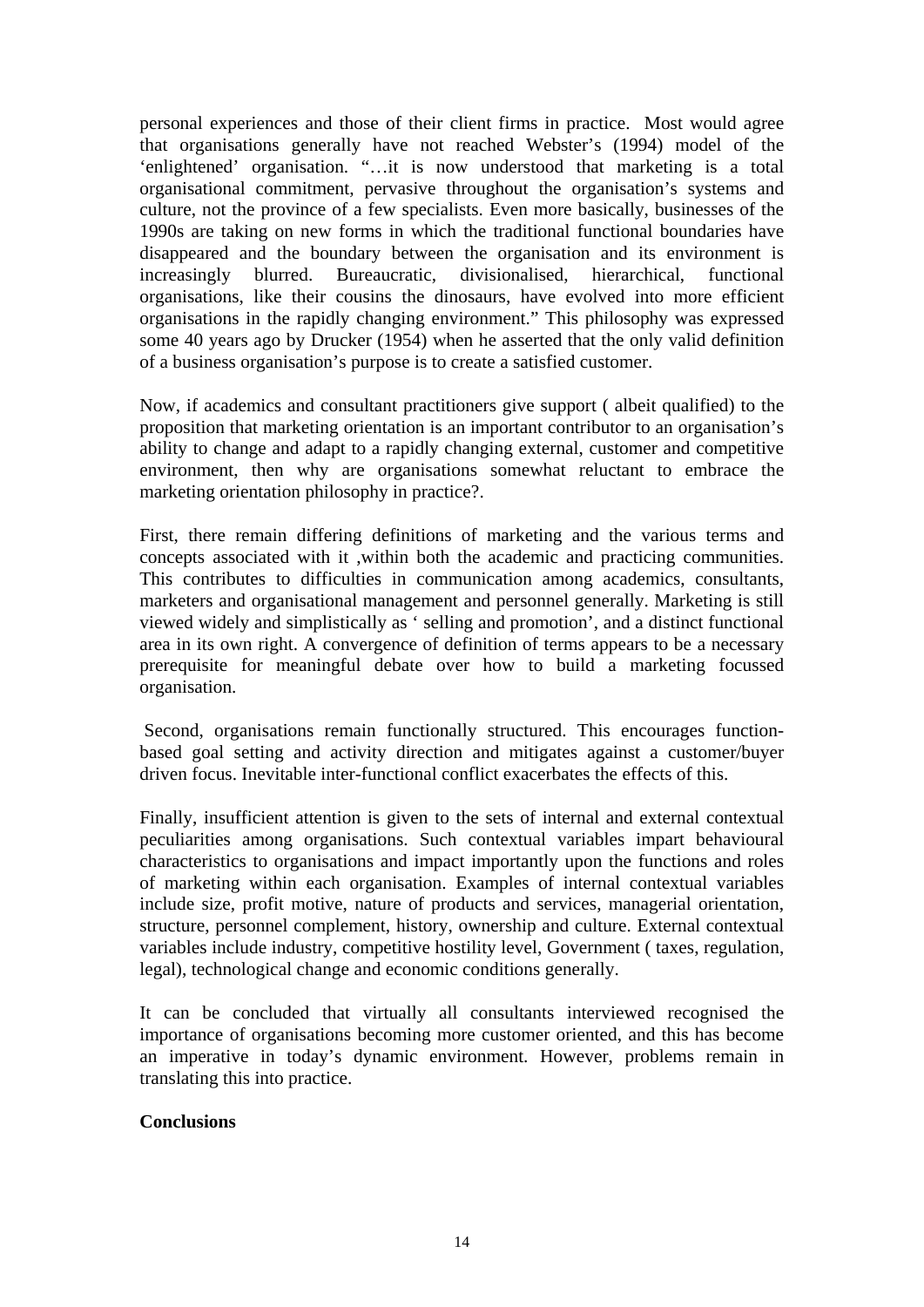This paper reported some preliminary findings from interviews conducted with Queensland-based consultants. The study to date is part of a larger Australian and New Zealand study that is attempting to identify the perspectives that management consultants articulate about their profession and the strategies they attempt to implement to bring about successful change in the client organisations.

While the data collected covers a wide range of topics and the final analysis of the data is concerned with a diverse set of questions, this paper has focused on five particular issues, namely the status of management consulting in Queensland, the quality of Australian management, differences between public and public sector clients, and the role of marketing. The discussion of these issues is preliminary and further data collection and analysis is being conducted. However, one concluding comments is appropriate to end on.

For whatever reason and despite differing criticisms, the Australian and New Zealand business community is developing an increasing commitment to outside advisory groups and consultants. The consultancy profession has grown tremendously since the end of the 1970s. For the reasons expressed previously, the industry is fragmented and will remain fragmented in the near future. However, if the business community is to continue to benefit from these services and develop greater expectations of service providers, then the consulting industry may have to seek external advice, possibly from the business and client community, on how to become an effective learning profession.

#### **References**

Drucker, P. F. (1954) *'The Practice of Management'*, Harper and Row ,New York.

- Dunphy D., Stace D., (1991) *Under New Management: Australian Organisations in Transition* McGraw-Hill, New York, reprint 1992.
- Eisenhardt, K.M., & Zbaracki, M.J. 1992, *'Strategic Decision Making', Strategic Management Journal*, Winter, 13, pp. 17- 38.
- James D. (1996) *Academics to the Rescue: Stop Bagging Managers* Business Review Weekly, Nov. 11, pp. 64-65.
- Johns G. (1996) *Organisational Behaviour* Harper Collins, New York.
- Karpin D. (1995) *Enterprising Nation: Renewing Australia's Managers to Meet the Challenges of the Asia-Pacific Century* AGPS, Canberra.
- Limerick D., Cunnington B., (1993) *Managing The New Organisation: A Blueprint For Networks and Strategic Alliances* Business and Professional Publishing, Chatswood N.S.W.
- Millett B., (1994) *Identifying a Model of Institutional Change: The Transition from College of Advanced Education to University* Unpublished PHD Dissertation, Griffith University, 1994.